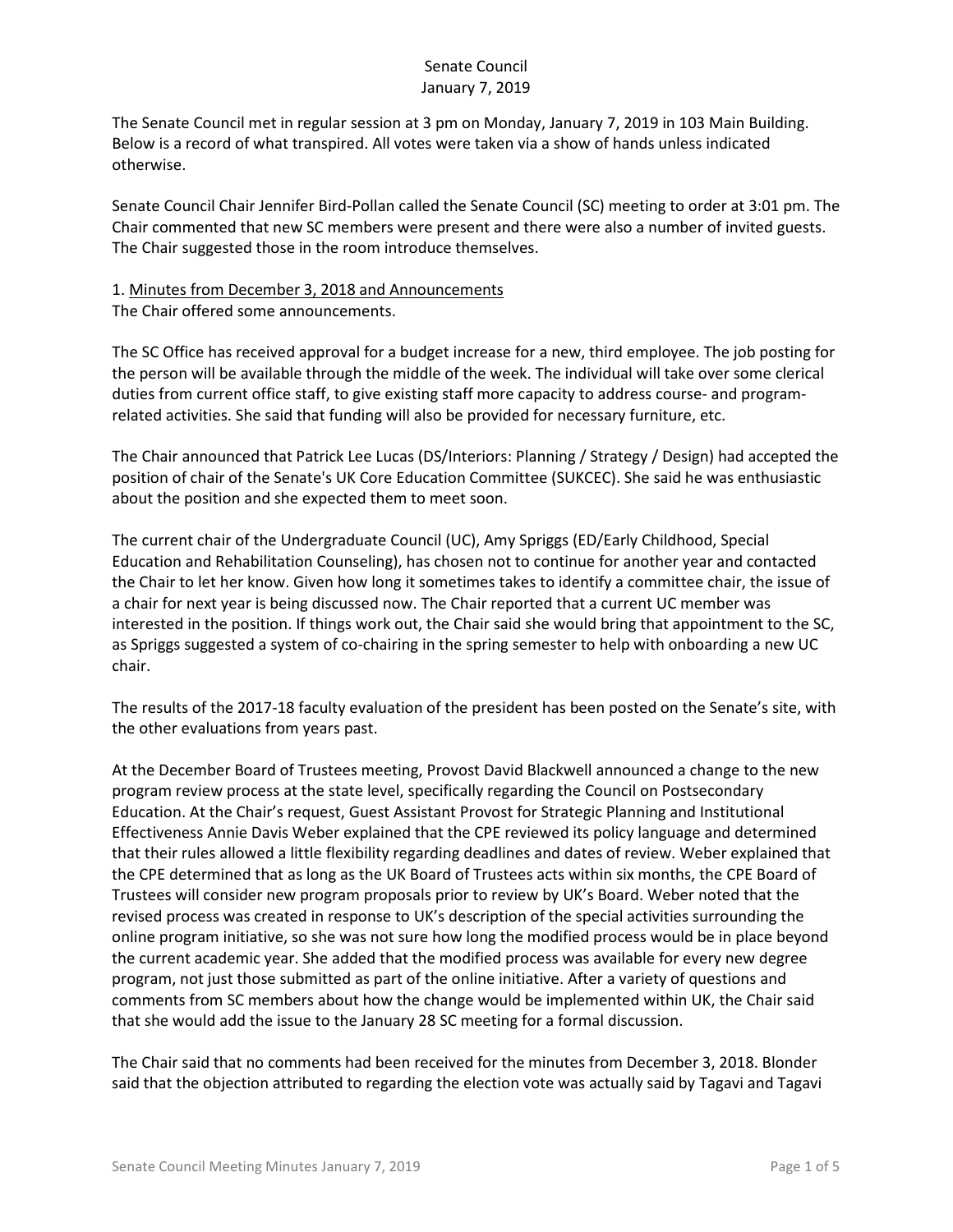concurred. Cross **moved** to approve the minutes from December 3 as amended and Brion **seconded**. There being no discussion, a **vote** was taken and the motion **passed** with none opposed.

### 2. Old Business

### a. Discussion Only – Possible Title IV Ad Hoc Committee

The Chair welcomed Guest Abigail Firey (AS/History) and asked that Firey explain her proposal regarding campus activity related to Title IV (student financial aid and class attendance), which she did.

SC members generally supported the idea of an ad hoc committee on Title IV-related issues, but proposed some modifications from what was presented to them. Cross **moved** that the SC create a new ad hoc committee as described and Brion **seconded**.

There were a variety of comments, questions, and suggestions from SC members. During discussion, SC members concurred that the chair of the committee would be established by the committee during its first meeting. Cross and Brion accepted as friendly amendments a few modifications to the original description of the ad hoc committee. SC members accepted Firey's offer to convene the first meeting of the ad hoc Committee and facilitate the election of a chair [from the voting membership] at that meeting. As discussion wound down, the Chair summarized that the motion on the floor was to create a new ad hoc committee, as described and revised, below.

The SC creates the ad hoc Committee on Academic Engagement for the purposes of analyzing the best practices for implementation of Title IV reporting on academic engagement and presenting recommendations to the Senate Council meeting on April 1, being charged to address the following, and possibly other, issues: 1.) the apparent discrepancy between *Senate Rules* [described elsewhere] and Federal Regulations (Title IV) on academic engagement; 2.) the necessity for universal removal of students reported for non-engagement from class rolls in the third week of the semester; 3.) whether the terms of asynchronous online courses match the implied expectations for academic engagement in the third week of the semester; 4.) whether there is disproportionate penalty for students receiving federal aid; 5.) use of the "N" grade as a possible mechanism in reporting and possible extension of its availability from the beginning to the end of the semester. The membership will be comprised of the chairs (or the chair's designee) of the Senate committees: on Admissions and Academic Standards, Academic Planning and Priorities, Rules and Elections, Diversity and Inclusion, and Distance Learning and e-Learning, and a student nominated by the Student Government Association (SGA) president, and one ex officio nonvoting representative from the Registrar's office, and one ex officio nonvoting representative from Financial Aid, and Firey participating as an ex officio nonvoting resource.

A **vote** was taken and the motion **passed** with none opposed.

### 3. Nominees for Committees

The Chair noted that Ms. Brothers had previously circulated a list to SC members via email of the faculty who were eligible to serve on each area committees. She said that SC had been asked to identify nominees from the College of Engineering for the Physical and Engineering Sciences Academic Area Advisory Committee. For the Health Care Clinical Sciences Academic Area Advisory Committee, SC had been asked to identify nominees from the Colleges of Dentistry and Health Sciences.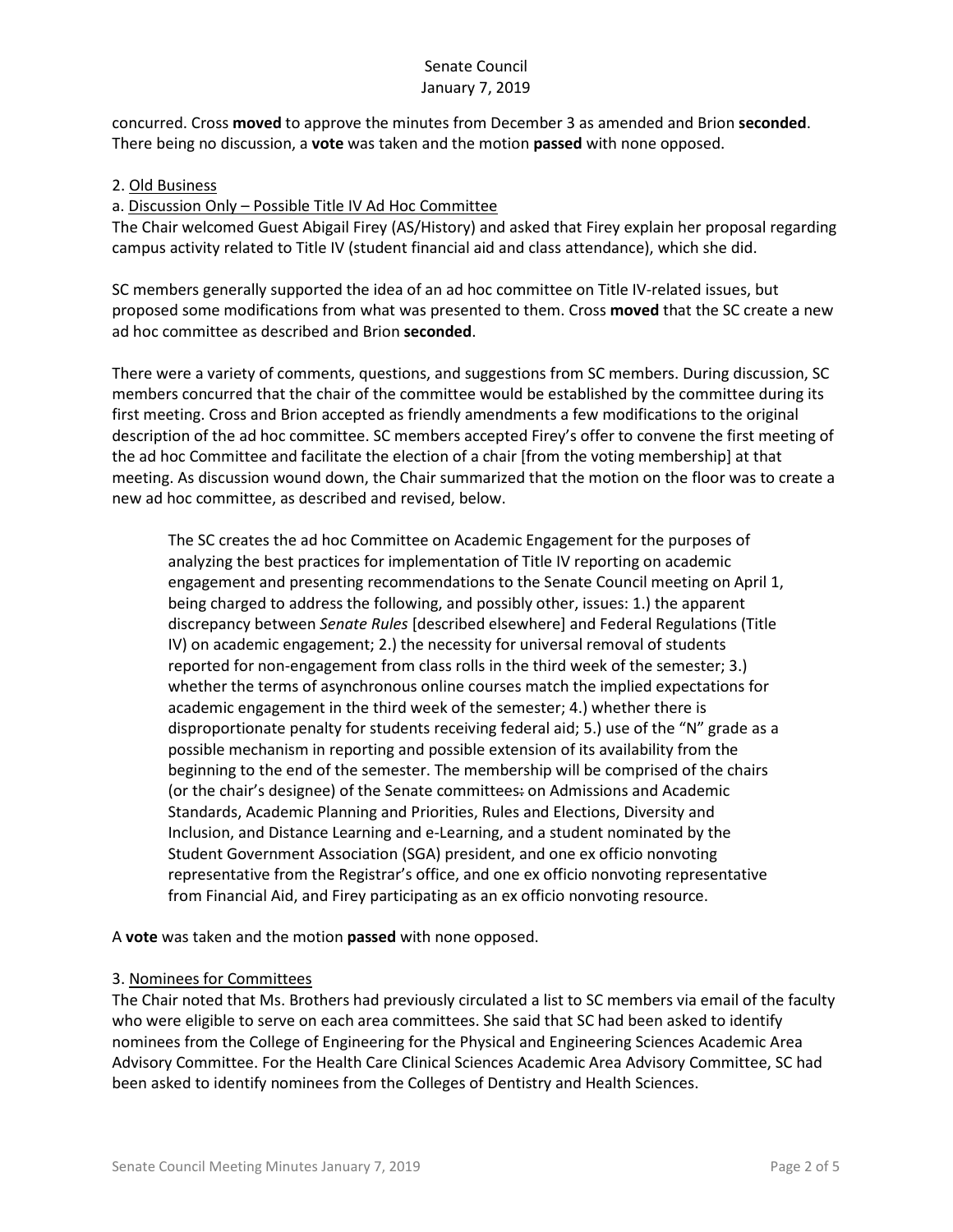## a. Physical and Engineering Sciences Academic Area Advisory Committee

The Chair solicited names of possible nominees. SC member settled on four nominees and that the Chair would be ultimately responsible for sending forward a pair of names at a time, paired by the Chair with attention to diversity of composition, and the second pair to be sent forward only if additional nominees were requested. Cross **moved** to approve the four nominees as discussed and direct the Chair to send one pair of nominees at a time, upon request, with the pairing done by the Chair keeping in mind diversity of composition. Brion **seconded**. A **vote** was taken and the motion **passed** with none opposed.

### b. Health Care Clinical Sciences Academic Area Advisory Committee

SC members discussed nominees from Health Sciences and Dentistry. SC members settled on four faculty. Tagavi **moved** to approve the nominees as discussed and direct the Chair to send one pair of nominees for each request, with the pairing done by the Chair keeping in mind diversity of composition. Cross **seconded**. A **vote** was taken and the motion **passed** with none opposed.

## 4. Request for Input from Gatton College of Business and Economics – Executive Associate Dean for Administration, Faculty & Research Nicole Jenkins

The Chair explained that Gatton College of Business and Economics Nicole Jenkins Executive Associate Dean for Administration, Faculty and Research contacted the Chair with a question, essentially, of how to implement a change that was approved by the faculty in the Department of Accountancy. The Chair explained that type of proposal was not often encountered, so she suggested that that Jenkins attend an SC meeting so a proposal is not developed in a way that someone on the SC might disagree with. The Chair added that Guests Jenkins and Urton Anderson (BE/Von Allmen School of Accountancy, department chair) were present to get SC's feedback prior to submitting a formal proposal.

During discussion, Jenkins and Anderson answered a variety of questions regarding advanced placement (AP) exams, the College Board, and the American Institute of Certified Public Accountants (AICPA). In response to a comment from Blonder, the Chair suggested that a proposal to change *Senate Rules 5.2.1.*1 ("Accelerated Programs") would first need approval by the Undergraduate Council, after which it would likely be sent to the Senate's Admissions and Academic Standards Committee (SAASC) for review. SC members discussed the rigor of a test offered through AICPA versus the College Board's AP test and wondered how a particular test score would be determined to be equivalent to the educational outcomes for ACC 201. When there were no further comments, the Chair said that the SC Office would work with Jenkins and Anderson on next steps for their proposal.

### 5. Committee Reports

## a. Senate's Academic Programs Committee (SAPC) – Aaron Cramer, Chair

### i. Request for Additional Members

The Chair explained that Cramer, chair of the Senate's Academic Programs Committee (SAPC), was asking for SC's guidance in appointing three new, additional members to the SAPC, to help with the expected increased workload associated with the online program initiative. SC members discussed Cramer's nominees extensively.

Cramer **moved** that the SC approve LV as an additional SAPC member for spring 2019 and Tagavi **seconded**. A **vote** was taken and the motion **passed** with none opposed.

Cramer **moved** that the SC approve JL as an additional SAPC member for spring 2019 and Tagavi **seconded**. A **vote** was taken and the motion **passed** with none opposed.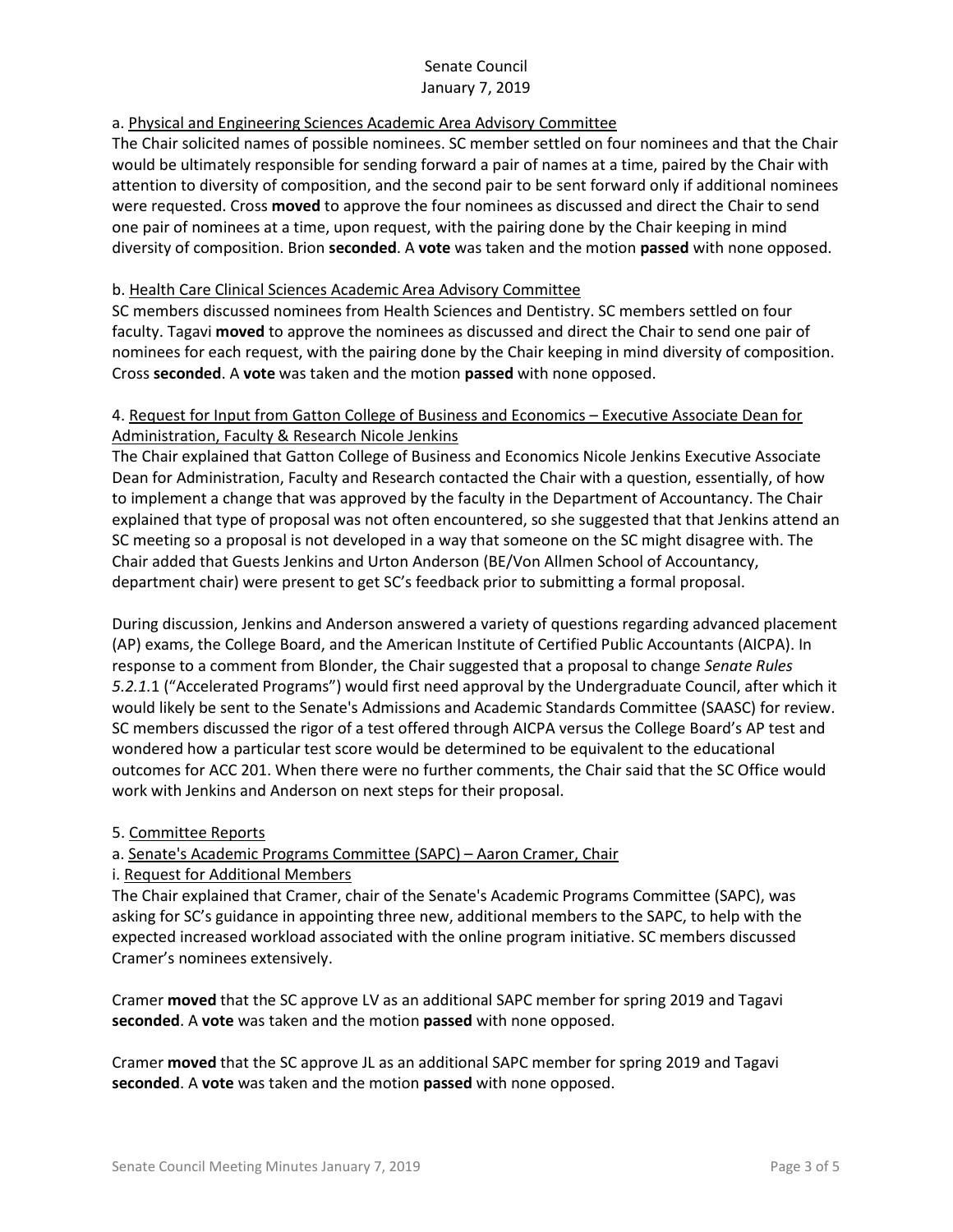Cramer **moved** that the SC approve MS as an additional SAPC member for spring 2019 with the caveat that due to their administrative position, MS recuse themselves from any proposal originating from their college and Tagavi **seconded**. A **vote** was taken and the motion **passed** with none opposed.

Brion **moved** that the minutes reflect that the addition of an associate dean to a Senate committee is a one-time appointment of someone with an administrative appointment and is not intended to set a precedent of service of upper level administrators on Senate committees. Cramer **seconded**. A **vote** was taken and the motion **passed** with none opposed.

# ii. [significant change] Proposed Changes to MS Kinesiology and Health Promotion (add 4 concentrations)

Cramer explained the proposal. Guest Fan Gao (ED/Kinesiology and Health Promotion) offered a few comments about the proposal. The Chair solicited questions of fact from SC members but there were none. The Chair stated that the **motion** from the SAPC was a recommendation to approve the significant changes to the MS in Kinesiology and Health Promotion, in the Department of Kinesiology and Health Promotion within the College of Education. Because the motion came from committee, no **second** was required. Brion asked a series of questions about the concentrations.

When there was no further discussion, a **vote** was taken and the motion **passed** with none opposed and one abstained.

### iii. Proposed New Master of Forensic Toxicology and Analytical Genetics

Cramer explained the proposal. The Chair asked if there were any questions of fact and Brion asked a series of questions about the program's proposed coursework.

The Chair stated that the **motion** from the SAPC was a recommendation to approve, for submission to the Board of Trustees, the establishment of a new Master of Forensic Toxicology and Analytical Genetics degree, in the Department of Toxicology and Cancer Biology within the College of Medicine. Because the motion came from committee, no **second** was required. A **vote** was taken and the motion **passed** with none opposed and one abstained.

## 6. UK First-Destination Survey (Career Outcomes) – James W. Stuckert Career Center Director Ray Clere and ITS Enterprise Architect Virginia Lacefield

The Chair welcomed Guests Ray Clere (director of the James W. Stuckert Career Center) and Virginia Lacefield (ITS enterprise architects). Clere and Lacefield gave a presentation to SC members and there were a series of questions from SC members during the presentation.

Reminding SC members about the time, the Chair suggested that SC members could contact Clere and Lacefield directly if there were any additional questions, or questions pertaining to the remainder of the slides. The Chair noted that the presentation would also be given to senators, so SC members could also hold any questions until the Senate meeting.

## 7. Proposed Change to *Governing Regulations II.B.3* ("Governance of the University of Kentucky," "Officers")

Blonder, faculty trustee, explained the proposed changes. SC members discussed possible edits and Blonder suggested that any comments or edits should be passed on to senior leadership by the Chair.